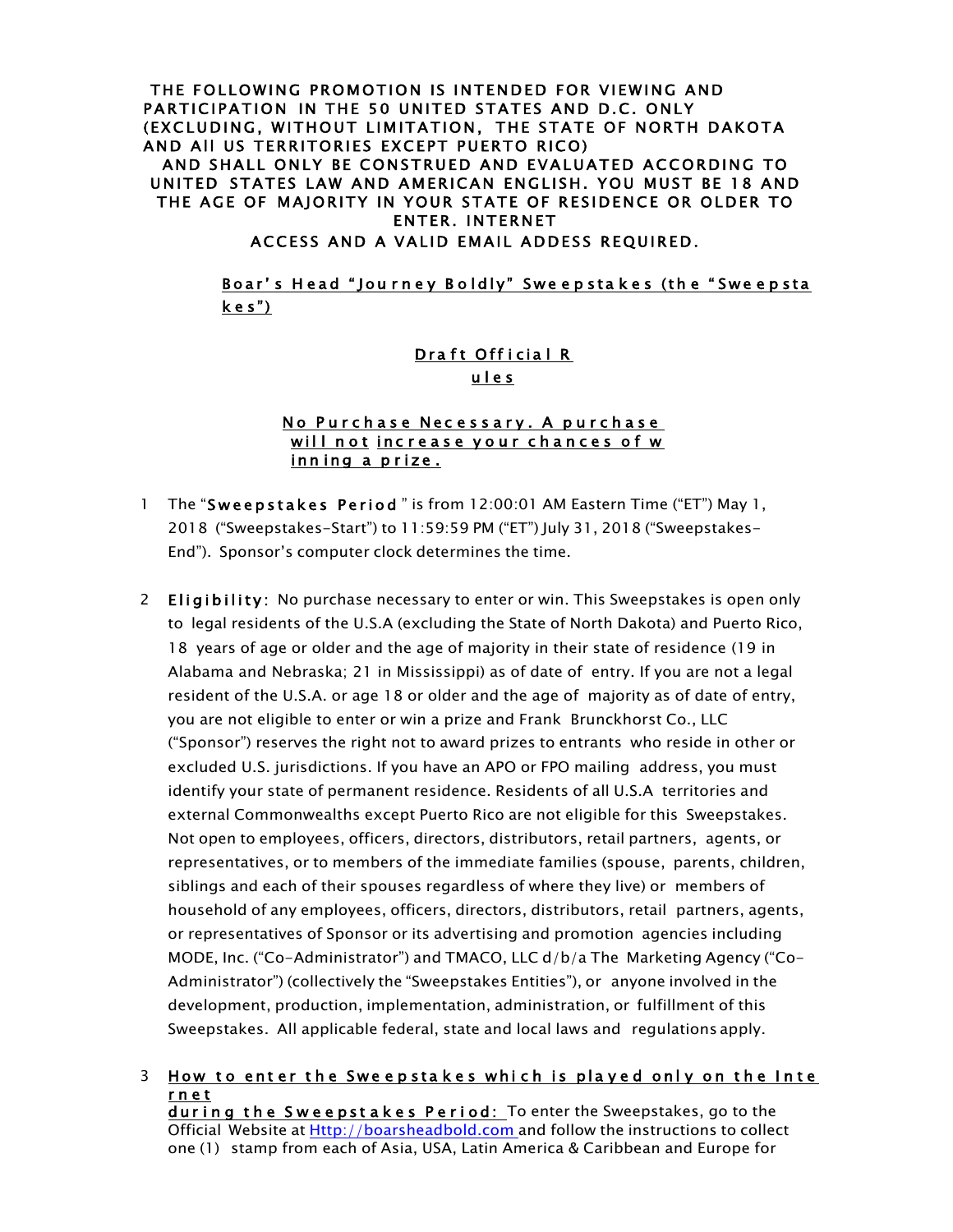your virtual passport. When you have collected all four (4) stamps detailed above, you will receive one (1) Sweepstakes Entry. When you collect all four (4) stamps and receive your first entry, you will be asked to register by supplying your first name, last name, ZIP Code, age range, and a valid, working email address for which you are the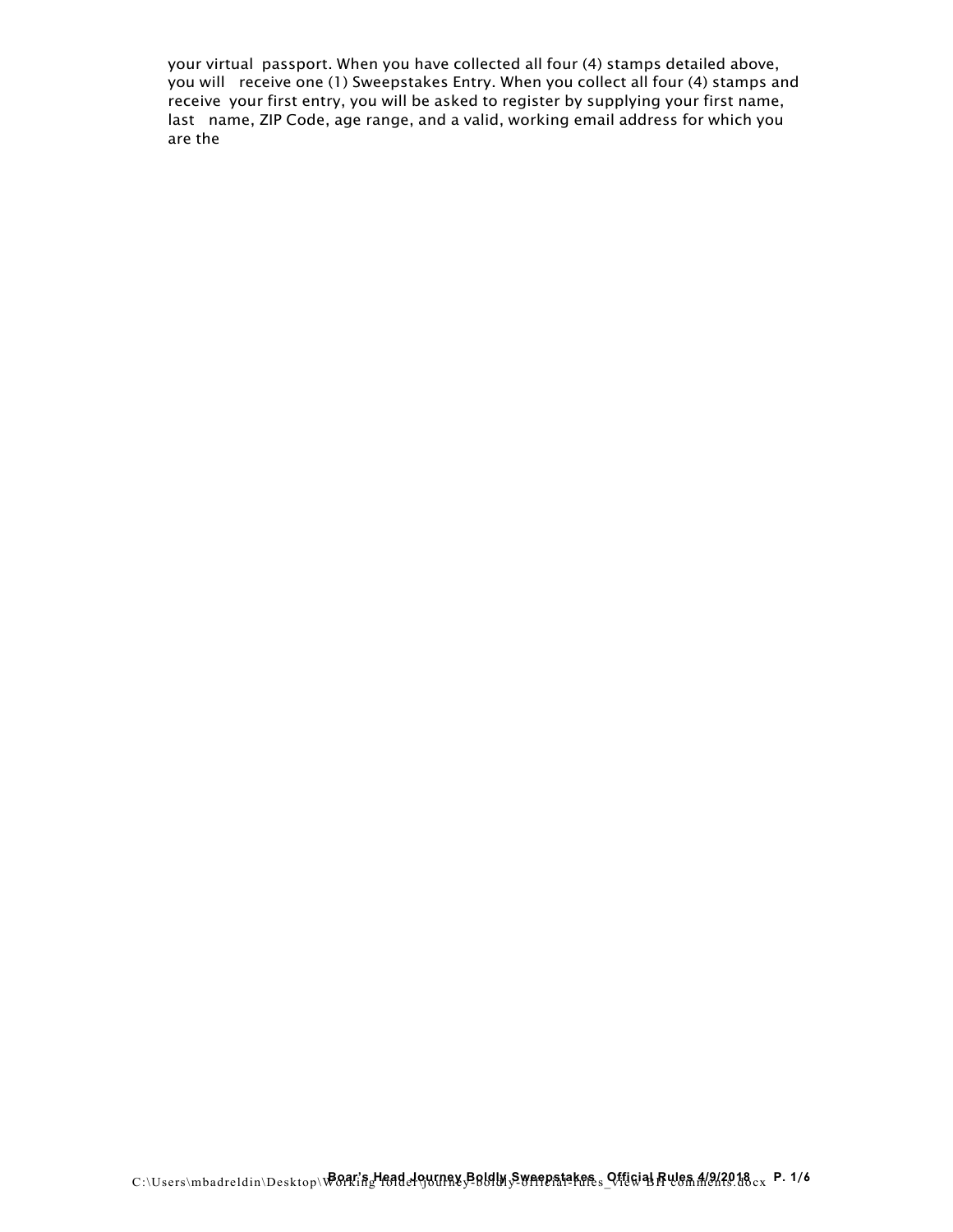authorized user. You will then be given an opportunity to share the Sweepstakes on Facebook and/or on Twitter by clicking through either of the two links that will be provided. If you share on either one of those sites you will receive one (1) additional entry into the sweepstakes. You may share on both sites, but you will only receive (1) additional entry. There is a maximum of two ( 2 ) Sweepstakes Entries per person or email address during the Sweepstakes Period. The Sweepstakes is in no way sponsored, endorsed, approved or administered by, or associated with, Facebook or Twitter.

You must supply an accurate, functioning email address, for which you are the authorized user, for your entry to be eligible and to be notified if you are a potential winner. It is an entrant's responsibility to keep his/her email address current and to monitor that account. All entries must be made by an individual from a stand-alone computer device and may not be made by proxy or any electronic/automated means such as, without limitation, script, bot, macro or any other similar software or program. You may not enter with multiple emails and/or multiple identities nor may you use any other device or artifice to obtain more than the maximum number of entries. All discovered entries made in

violation of these rules will be deleted. "Authorized email user" is defined as the natural person who is assigned an email address by an online email service, Internet access provider, online service provider or organization (e.g. business, educational institution, etc.) that is responsible for assigning email addresses for the domain associated with the email address. It is an entrant'

# s responsibility to track the email account entered above as that is how s/h

e will be notified if s/he has won a prize. In the case of a dispute regarding who

submitted a particular online entry, the entry will be deemed submitted by the authorized account holder of the email address submitted on the entry form.

# 4 Winner Selection: There are two (2) ways to win:

- a ) Weekly Drawings: Each week during the Sweepstakes Period, all Sweepstakes Entries received that week from 12:00:01 am on the Tuesday of the week in question to 11:59:59pm of the Monday of the following week will be eligible to win one (1) First Prize. There will be a total of 52 prizes awarded in random drawings (four (4) per week for 13 weeks). The winners of a weekly drawing will be eligible for the Grand Prize drawing. Limit one (1) weekly prize per person or email address during the Sweepstakes-Period.
- b ) (1 ) Grand Prize: One (1) Grand Prize winner will be chosen on or about August 20, 2018 in a random drawing from all eligible Sweepstakes Entries received during the Sweepstakes Period.

# A potential prizewinner (whether Weekly or Grand prize) will be n o t i f i e d

within approximately five (5) business days after the selecti on is made via email to the email address submitted during ent

ry. The potential prizewinners will have five (5) business days to reply, agreeing to accept the prize and providing all information requested by Sponsor or Administrator. Failure to provide the information requested above, will signify to Sponsor/Administrator that the prize has been declined and forfeited for all time and another potential prize winner will be chosen in random drawings. The Grand Prize

potential winner will be required to execute and return an Affidavit of Eligibility, Liability and (where legal) Publicity Release within three (3) business days of date on notification or it will be concluded definitively and for all time that the prize has been declined and a new potential winner will be selected in random drawings. Sponsor and Administrator not responsible for electronic communications which are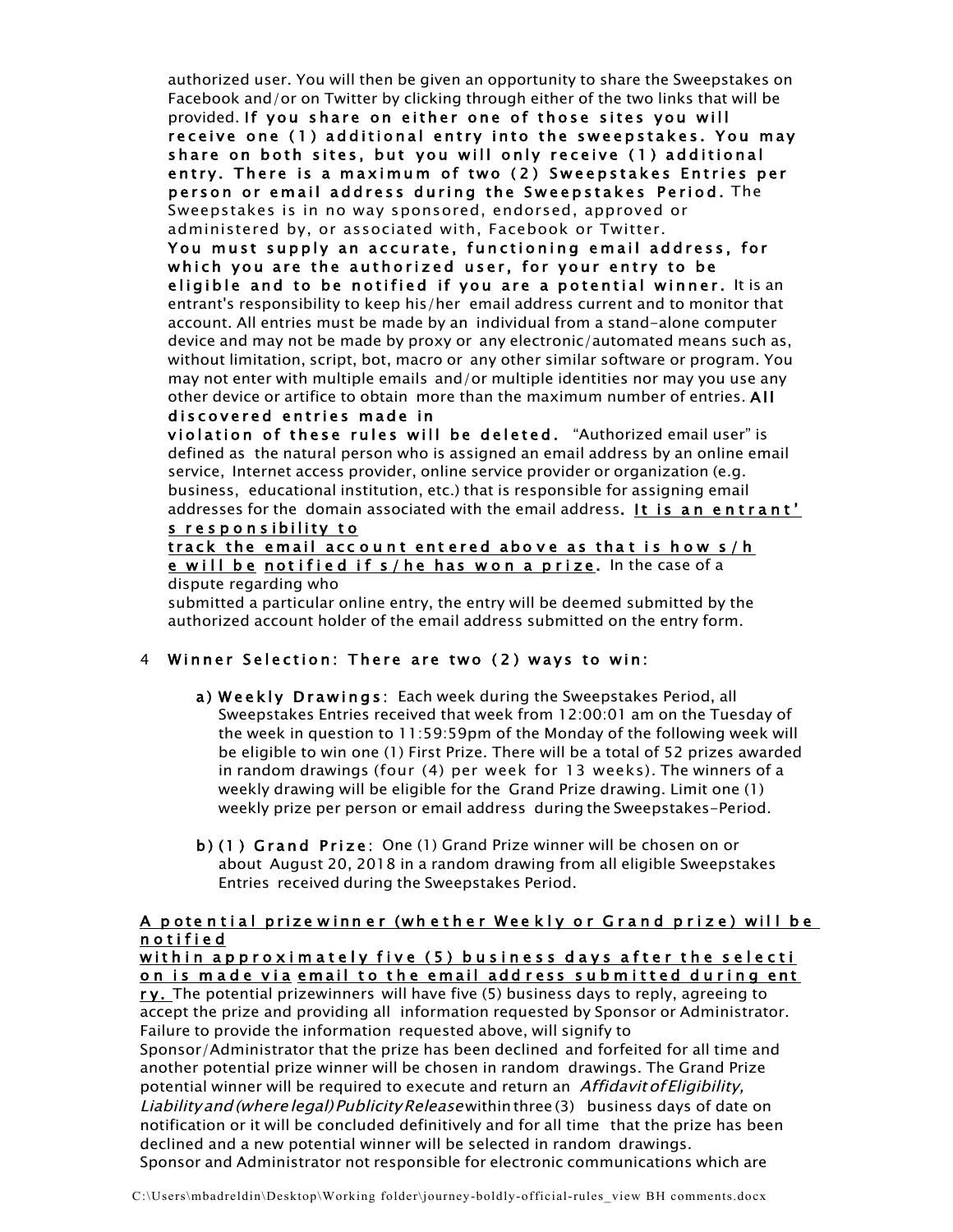undeliverable as a result of any form of active or passive filtering of any kind or insufficient space in entrant's email account to receive email messages. All prizes will be awarded if claimed properly provided there are sufficient entries for each prize winning method above. Should a greater number of prize claims than those specified in these Official Rules be received because of printing, emailing, programming or human errors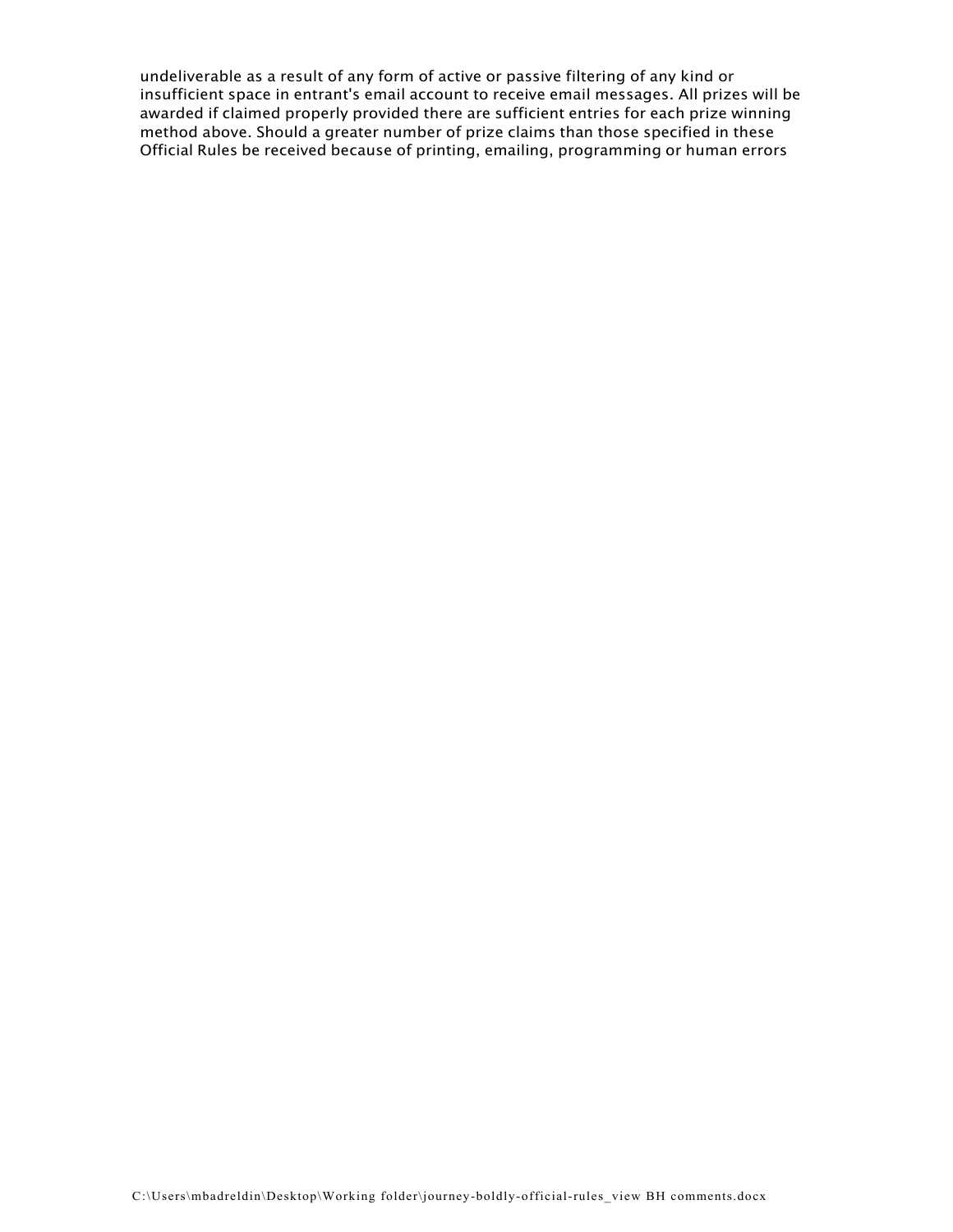or for any reason whatsoever, only the number of prizes stated in these Official Rules and their values will be awarded in random drawings from all claims.

5 Prizes, Approximate Retail Value (" ARV") and Odds: (1 ) Grand Prize: The ARV for an "Around-the-World" trip for two (2). The prize will be awarded as check for \$10,000 payable to the Grand Prize winner to purchase his/her own trip. ARV: \$10,000. Odds of winning the Grand Prize : Dependent on the total number of eligible, Sweepstakes Entries received during the Sweepstakes Period. Weekly Drawing ( four (4) per week for 13 weeks): One (1) American Express® \$25 Gift Card subject to all its Terms and Conditions, including expiration date. ARV: \$25 each. Odds of winning a Weekly Drawing Prize: Dependent on the number of eligible entries submitted in each of the 13 weeks. Should the value of any prize be less than the ARV stated above, the difference will not be awarded in cash or kind.

By entering this Sweepstakes, entrants acknowledge that the Sweepstakes Entities have neither made, nor are in any manner responsible or liable for, any warranty, representation or quarantee, expressed or implied, in fact or in law, relative to a prize or regarding the use, value or enjoyment of the prize. Sponsor is not responsible for, and will not replace, any Weekly Drawing prize for any reason including, without limitation, prize notification emails that are lost or deleted and prizes that expire or are used incorrectly. The right to receive a prize is non- assignable, non-exchangeable and non-transferable and no prize substitution or cash equivalent will be given, except that Sponsor may substitute a prize of comparable or greater value in its sole discretion. Prize and prize notifications that are returned as undeliverable may disqualify winner.

Travel and all travel related arrangements made regarding the Grand Prize are the responsibility of the Grand Prize winner including, but not limited to: flights, hotel, additional ground transportation at the destination(s), travel insurance, room service, bag check fees, parking fees, laundry service, food, alcoholic beverages, merchandise, souvenirs, telephone calls, tips, gratuities and service charges.

6 General: By participating in this Sweepstakes, you agree to be bound by these Official Rules. Sweepstakes administration will be supervised by the Co- Administrators, independent judging organizations, whose decisions are final and legally binding. No participant or potential winner shall have the right to contest any decision by the Sponsor or the Administrator, concerning any aspect of the Sweepstakes. Sponsor and Administrator are not responsible for those who cannot access the Internet or cannot click-through for any period of time regardless of, without limitation, technical, hardware, software, telephone, Internet, virus contamination or network problems, or for delay, failure or malfunction for any reason including, but not limited to, lost or unavailable network connections, failed, incomplete or garbled computer or telephone transmissions, typographical or system errors, human errors including, but not limited to, errors by Sponsor/Administrators who enter incorrect information into any of Sponsor's computer systems or by force majeure. Sponsor reserves the right to cancel, terminate, modify or suspend the Sweepstakes if in Sponsor's sole determination it believes that the integrity of the Sweepstakes has been, or could be, compromised or that the Sweepstakes is not capable of running as planned or fairly, including, without limitation, tampering, unauthorized intervention (hacking), fraud, technical failures, or force majeure or any other causes beyond Sponsor's control. Should the sweepstakes be canceled or terminated, the Grand Prize winner will be chosen from all non-suspect entries received to the cancellation/termination date and Weekly Drawing Prizes will be awarded up to the time of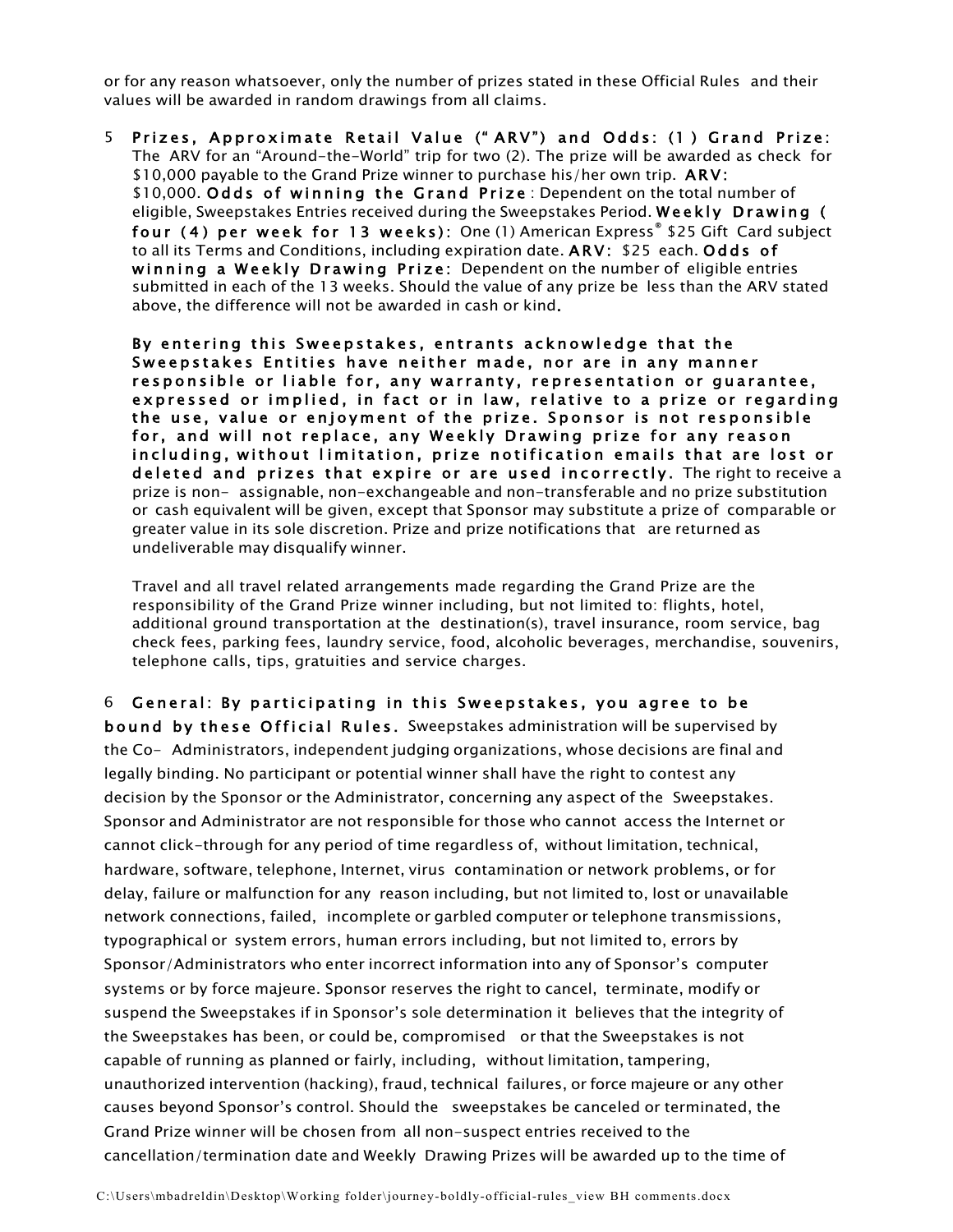cancellation/termination; no further prizes will be awarded. Sponsor reserves the right to disqualify any entry from the Sweepstakes if in Sponsor's sole judgment it suspects that entrant has not complied with these Official Rules. Without limitation, all of an entrant's discovered entries will be disqualified, at the sole discretion of Sponsor/Administrators, if it is suspected that an entrant has attempted: (i) to enter the Sweepstakes through any means other than as described in these Official Rules; (ii) provides information that is inaccurate, illegible or fraudulent; or (iii) attempts to disrupt the Sweepstakes or circumvent the terms and conditions of these Official Rules. Only the prizes and the values listed in the Official Rules shall be awarded. It is the Grand Prize winner's responsibility to learn the applicable rules and regulations and safety warnings for entering and staying in the countries to which s/he has chosen to travel. Grand Prize winner/travel companion will be responsible for, without limitation: (i) All travel documents including, without limitation, a current, valid U.S. Passport, a Visa if required and/or other travel documents/requirements, acceptable to the airlines, The Transportation Security Administration (TSA), the United States Government and the Government of the destination countries, (ii) all medical requirements, including, without limitation, vaccinations if required, (ii) respecting all local regulations and (iv) for full compliance with the regulations of the countries and all venues. Without limitation, all airline(s), hotels, customs, immigration and local authorities have the right to refuse travel and/or admission to anyone who does not have proper documents or who does not comply with all regulations or comport him/herself properly. The Grand Prize is

### awarded " as is" and without

warranty and there will be no substitution or compensation for a prize or part of a prize forfeited due to winner's non-compliance with all regulations or any other reason.

7 By entering, to the extent permitted by applicable law, you explicitly agree to forever and irrevocably release, defend, indemnify and hold harmless the Sweepstakes Entities, Sponsor's Distributors and retailers, prize issuer American Express Company, their successors and assigns and their respective officers, directors, employees, representatives and agents, one and all, from any and all liability, actions, causes of action, damages, actual, incidental or consequential, claims or judgments for injuries, death, fines, penalties, losses, costs, expenses and demands whatsoever in law or equity, including all legal or "expert" fees or costs, which you now have or may acquire, by reason of, without limitation, any of the following: personal injury, death, loss of or damage to others or to property, or any reason, occurring during or arising out of the Sweepstakes, your participation or inability to participate in the Sweepstakes; the acceptance, possession, travel related to, defect of, use, inability to use or misuse of the prizes and any elements thereof; any change in the prizing (or any components thereof) due to unavailability, business or creative considerations, or due to reasons beyond Sponsor's control or human error; any interruptions in or postponement, cancellation, or modification of the Sweepstakes; any damage to entrant's (or any third person's) computer, network and/or its contents related to, or resulting from, any part of the Sweepstakes or any wrongful, negligent, or unauthorized act or omission on the part of any of the Sweepstakes Entities, or any of their agents, Distributors, retailers and their collective officers or employees. Prize winners waive the right to (i) assert as a cost of winning the prize any and all costs of verification and redemption or travel to redeem said prize, and (ii) claim any liability (including attorney's and experts fees and costs) which might arise from redeeming or seeking to redeem said prize (including travel related thereto).

### 8 Sweepstakes void where prohibited, licensed, or otherwise restricted by law. All federal, state and local laws and regulations apply. If any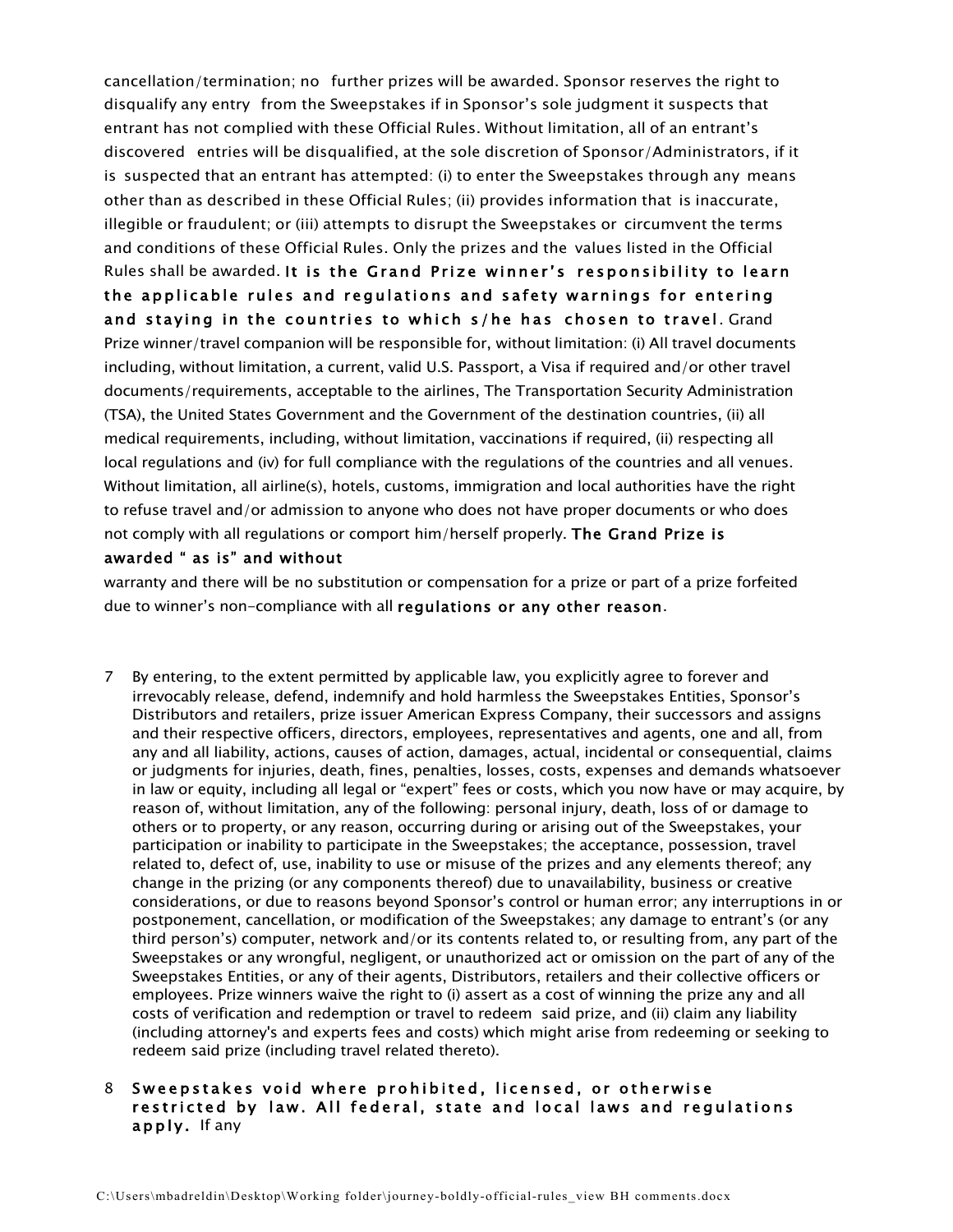provision of the Sweepstakes shall be deemed to violate any federal, state or local law, regulation or ordinance, it shall be amended to conform to such law and all other provisions shall remain in full force and effect. If Sponsor is required by applicable federal, state or local law, regulation or ordinance, or by action of an administrative agency to cease offering the Sweepstakes in any jurisdiction, Sponsor reserves the right to (i) terminate the Sweepstakes in such jurisdiction in its entirety, and/or (ii) cancel and remove from participation in the Sweepstakes any and/or all entries from entrants residing in such jurisdiction, without penalty and without obligation to any Sweepstakes entrants. Sponsor's failure to enforce any term/provision of these Official Rules shall not constitute a waiver of that provision. All taxes are winners' responsibility and an IRS form # 1099 will be sent to the Grand Prize winner for \$ 10, 000 for the year 2018 .

- 9 Except where prohibited by law, by entering the Sweepstakes, and as a condition of winning the prize, you agree to the use by Sponsor and its designees of your name, photograph, likeness, statements, certain biographical information except address, email address or phone number), voice and city and state address for advertising and promotional purposes, for this and similar promotions, worldwide, and in perpetuity, in any and all forms of media now known or hereafter devised without additional compensation, review or approval rights, notification or permission. You further acknowledge that if you are chosen as a winner, your identifying information (except address, email address or phone number) may be disclosed to third parties including, without limitation, being placed on a winners' list.
- 10 AS A CONDITION TO PARTICIPATING IN THIS SWEEPSTAKES, YOU AGREE TO BINDING ARBITRATION. BY AGREEING TO ARBITRATION, PARTICIPANT UNDERSTANDS AND AGREES THAT THEY ARE WAIVING THEIR RIGHT TO SUE IN COURT. PARTICIPANT AGREES THAT: (I) ANY DISPUTE, CONTROVERSY OR CLAIM ARISING OUT OF OR RELATING TO THE SWEEPSTAKES, OR ANY PRIZE AWARDED, SHALL BE RESOLVED INDIVIDUALLY -- WITHOUT RESORT TO ANY FORM OF CLASS ACTION -- BY BINDING ARBITRATION (BY A SINGLE NEUTRAL ARBITRATOR SELECTED BY SPONSOR IN ITS SOLE AND ABSOLUTE DISCRETION) ADMINISTERED BY THE AMERICAN ARBITRATION ASSOCIATION IN ACCORDANCE WITH THE COMMERCIAL ARBITRATION RULES AND THE SUPPLEMENTARY PROCEDURES FOR CONSUMER RELATED DISPUTES (THE "AAA RULES") THEN IN EFFECT; (III) ANY ARBITRATION SHALL BE HEARD BY ONE ARBITRATOR TO BE SELECTED IN ACCORDANCE WITH THE AAA RULES, IN NEW YORK, NY; (IV) UNLESS BOTH PARTICIPANT AND SPONSOR AGREE IN WRITING, THE ARBITRATOR MAY NOT CONSOLIDATE MORE THAN ONE PERSON'S CLAIMS, AND MAY NOT OTHERWISE PRESIDE OVER ANY FORM OF CLASS OR REPRESENTATIVE PROCEEDING; AND (V) JUDGMENT UPON ANY AWARD RENDERED MAY BE ENTERED IN ANY COURT HAVING JURISDICTION THEREOF. To the extent permitted by applicable law, any and all claims, judgments and awards shall be limited to actual out- of-pocket costs incurred, including costs associated with entering this Sweepstakes and never shall include consequential, incidental or punitive damages, and in no event attorneys' or experts' fees.
- 11 The Sweepstakes Entities and Sponsor' s distributors and retailers shall not be responsible for technical, pictorial, typographical or editorial errors or omissions in the Sweepstakes website, any marketing materials or these or the abbreviated Official Rules.
- 12 All entries submitted become the property of Sponsor and none will be acknowledged or returned. Sponsor and Administrator collect and use personal information from you when you enter the Sweepstakes. The information collected is subject to the Sponsor's Privacy Policy, which can be found by clicking Privacy Policy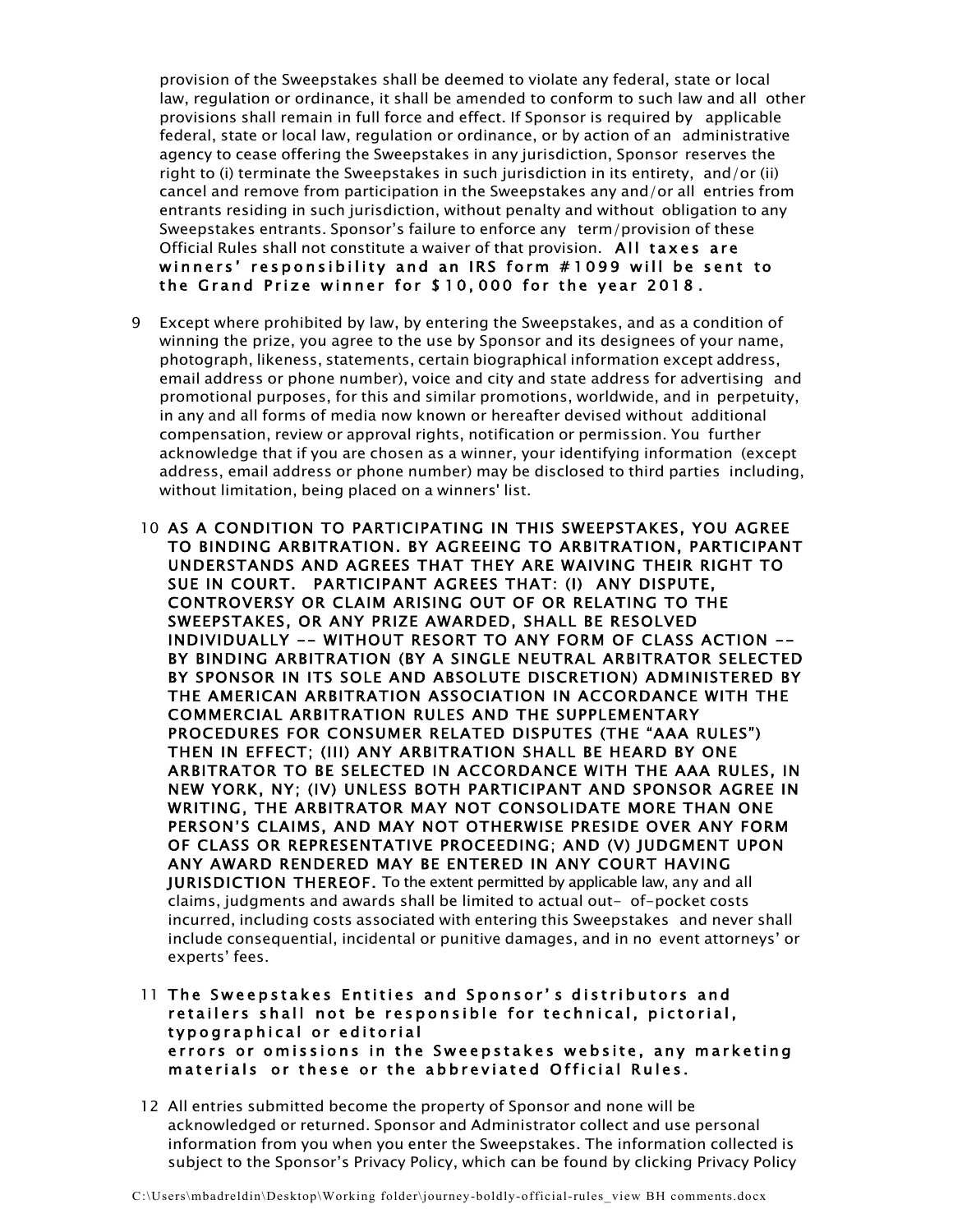on https://boarshead.com/about privacy and Administrator's Privacy Policy found at http://themarketingagency.com/html/privacyPolicy.html. Byparticipatingin the Sweepstakes, entrants hereby acknowledge that they have read and accepted Sponsor's/Administrator's privacy policy.

- 13 For a Winners List available on or about August 30, 2018, send a self addressed, adequately stamped, #10, business envelope to Winner — Boar's Head "Journey Boldly" Sweepstakes," c/o The Marketing Agency, 2881 East Oakland Park Blvd., Suite 425, Fort Lauderdale, FL 33306 to be received by August 30, 2018. No mechanically reproduced or photocopied requests allowed; only one (1) request per outer mailing envelope. You cannot enter the Sweepstakes using this address. All entries mailed to this address will be discarded .
- 14 This Sweepstakes is sponsored by Frank Brunckhorst Co., LLC |1819 Main Street, Suite 800, Sarasota, FL 34236 and administered by The Marketing Agency, 2881 East Oakland Park Blvd., Suite 425, Fort Lauderdale, FL 33306.

All trademarks are the property of their respective owners. American Express is not affiliated with Boar's Head Brand® and does not sponsor, endorse, approve or have any responsibility for this promotion. © 2018 , The Marketing Agency